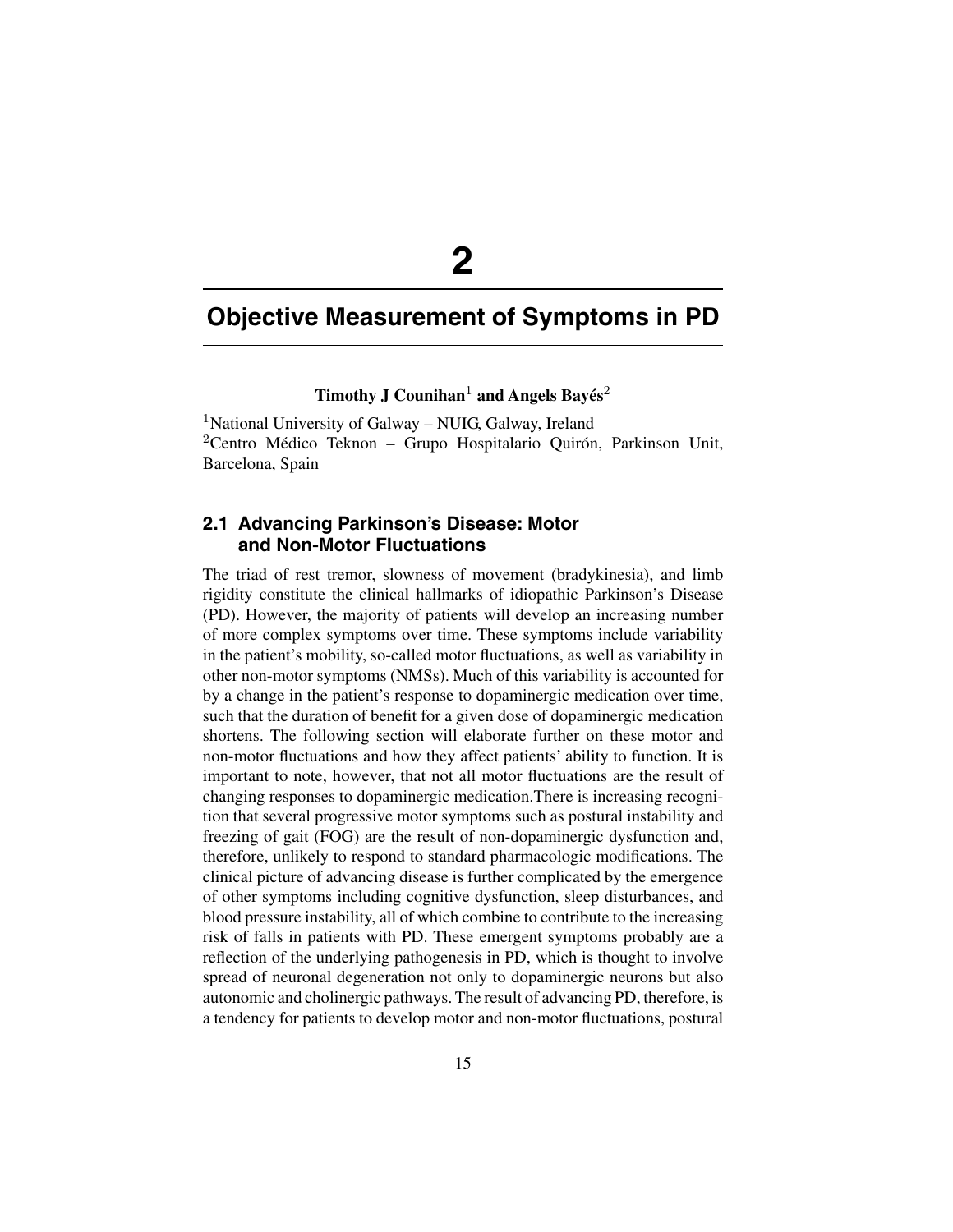and autonomic instability, cognitive impairment, and increasing falls risk. As we shall see in the following section, the task for the clinician is to accurately document the emergence of these symptoms, so that appropriate treatment strategies may be initiated to restore patients' quality of life (QoL).

#### **2.1.1 Motor Fluctuations**

Over 70% of patients with PD will develop increasing variability in their motor response to dopaminergic treatment after 5 years [1]. These "motor fluctuations" typically appear insidiously and are often initially unnoticed by the patient. The first evidence of an emerging fluctuating medication response is the "wearing-off" phenomenon, where the patient reports slowing up or increasing stiffness as the time approaches for their next dose of medication. This commonly is apparent overnight as the patient develops difficulty turning over and getting comfortable in bed (nocturnal akinesia). Patients report that they feel the first morning dose of medication "kick in" around half an hour after taking it ("morning benefit"). Over time, patients may notice end of dose "wearing-off". This may be ultimately quite dramatic to the point where they "freeze" and become effectively immobile until such time as their next dose "kicks in". Furthermore, the time needed for the subsequent dose to start working may be strongly influenced by several factors including dietary intake of protein, which may result in a delayed time before the patient turns ON. Motor fluctuations can become so severe as to result in the ON–OFF phenomenon, where the patient may cycle rapidly between being ON (mobile) and OFF (immobile or frozen). As mentioned above, these fluctuations are the result of alterations in dopamine receptor sensitivity to exogenous dopamine. The increasingly attenuated motor response to dopaminergic medication is further complicated by an exaggerated sensitivity of the motor response, resulting in excessive involuntary movements (dyskinesia), typically during the time of peak plasma levels of dopamine. Less commonly, painful twisting (dystonic) movements occur as dopamine levels rise or fall (biphasic dyskinesia). The OFF state may be so severe in patients as to cause painful "off dystonia" or FOG. It will be apparent, therefore, that there is a wide repertoire of variability in a given patient's motor state, ranging from complete immobility to flinging choreic movements, and that these fluctuations may occur cyclically many times throughout the day. Furthermore, the occurrence of motor fluctuations is influenced by many factors, including the dose and formulation of dopaminergic drug, diet, anxiety, and use of concurrent medications. It is essential that the treating clinician documents an accurate account of these motor fluctuations, so as to guide further treatment to minimize their disruption to the patient (Table 2.1).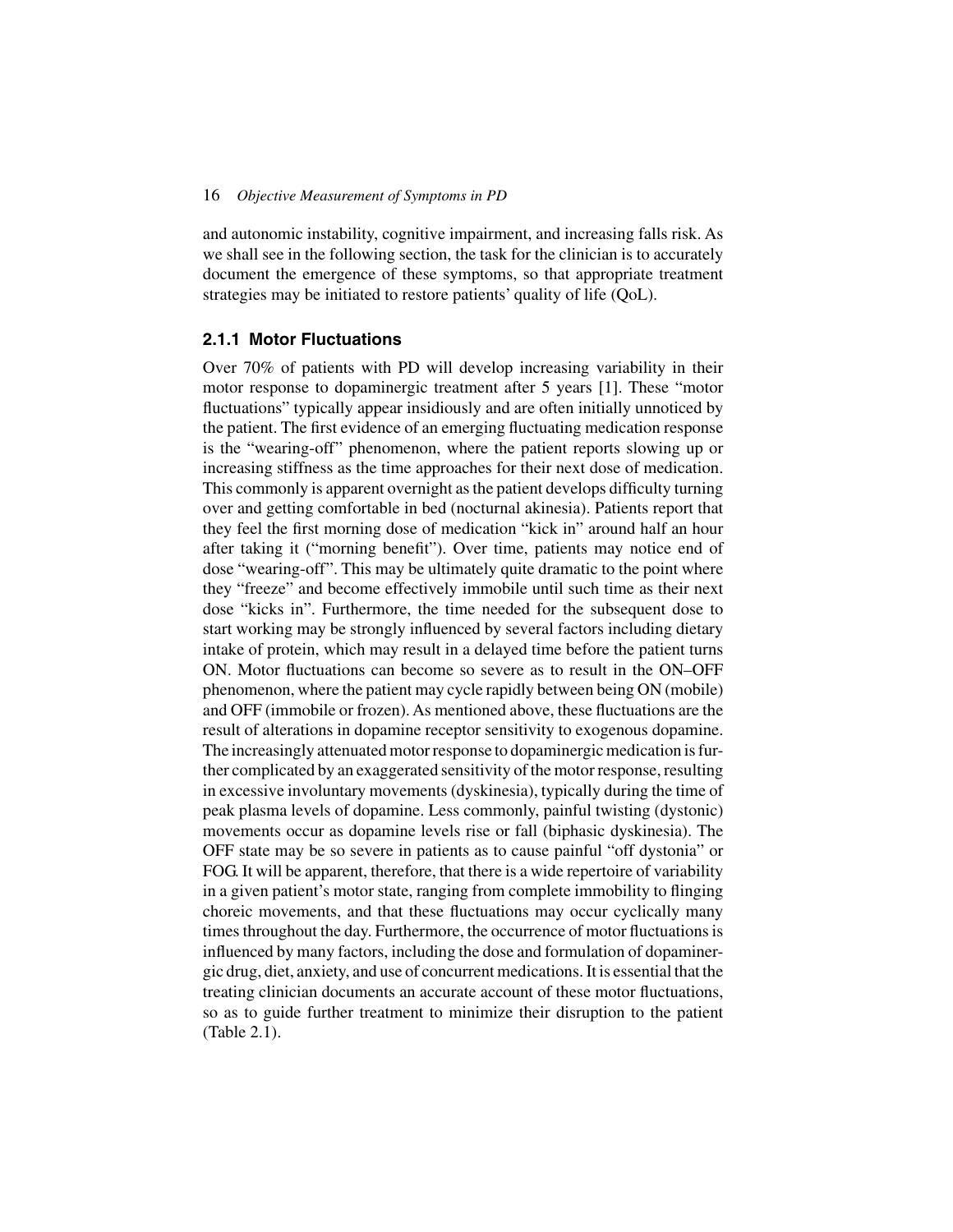*2.1 Advancing Parkinson's Disease: Motor and Non-Motor Fluctuations* 17

| TAUIC 4.1<br>Common motor and non-motor nucleations in FD |                                  |
|-----------------------------------------------------------|----------------------------------|
| Motor                                                     | Non-motor                        |
| Wearing-off                                               | Sensory                          |
| • Morning benefit                                         | • Paresthesias                   |
| • Nocturnal akinesia                                      | $\bullet$ Hyposmia               |
| $\bullet$ ON/OFF                                          |                                  |
| Freezing of gait (FOG)                                    | Autonomic                        |
| • Start hesitation                                        | • Sweating                       |
| • Festination                                             | • Constipation                   |
|                                                           | • Orthostatic Hypotension        |
| Dyskinesia                                                | Neuropsychiatric                 |
| $\bullet$ Peak dose                                       | $\bullet$ Anxiety                |
| • Biphasic                                                | • Depression                     |
|                                                           | • Psychosis                      |
| OFF dystonia                                              | Sleep                            |
|                                                           | • Rapid eye movement (REM) sleep |
|                                                           | behavior disorder                |
|                                                           | • Excess daytime sleepiness      |

**Table 2.1** Common motor and non-motor fluctuations in PD

#### **2.1.2 Non-Motor Fluctuations**

It has been increasingly recognized that while much of the day to day disability in PD relates to motor dysfunction, many patients experience a variety of NMSs, including paresthesias, fluctuating mood, and anxiety, autonomic disturbances such as constipation, postural hypotension, sleep disturbances, as well as cognitive slowing (bradyphrenia) [2, 3]. As alluded to above, many of these symptoms reflect the underlying degenerative process, which affects several neurotransmitter systems. However, it is also apparent that many of these NMSs occur as a result of dopaminergic dysregulation, and are, therefore, fluctuant in the same way as motor symptom fluctuation. NMSs typically affect one or more of four domains: neuropsychiatric, autonomic, sensory, or sleep (Table 2.1). Many NMSs are now recognized to precede the development of motor symptoms in PD, and hence, can be seen as intrinsic to the disease process. Other NMSs are likely to be due to medication effects. The importance of recognizing fluctuations in non-motor dopaminergic symptoms (such as OFF-related paresthesias or anxiety) is that their management will be entirely different to similar symptoms that may not be dopaminergic in origin. For instance, many patients will develop acute onset anxiety symptoms as the first symptom of wearing-off of their dopaminergic medication. Treatment of this symptom will involve modifications in their l-dopa intake rather than prescribing anxiolytics. It will be again apparent that it is essential for the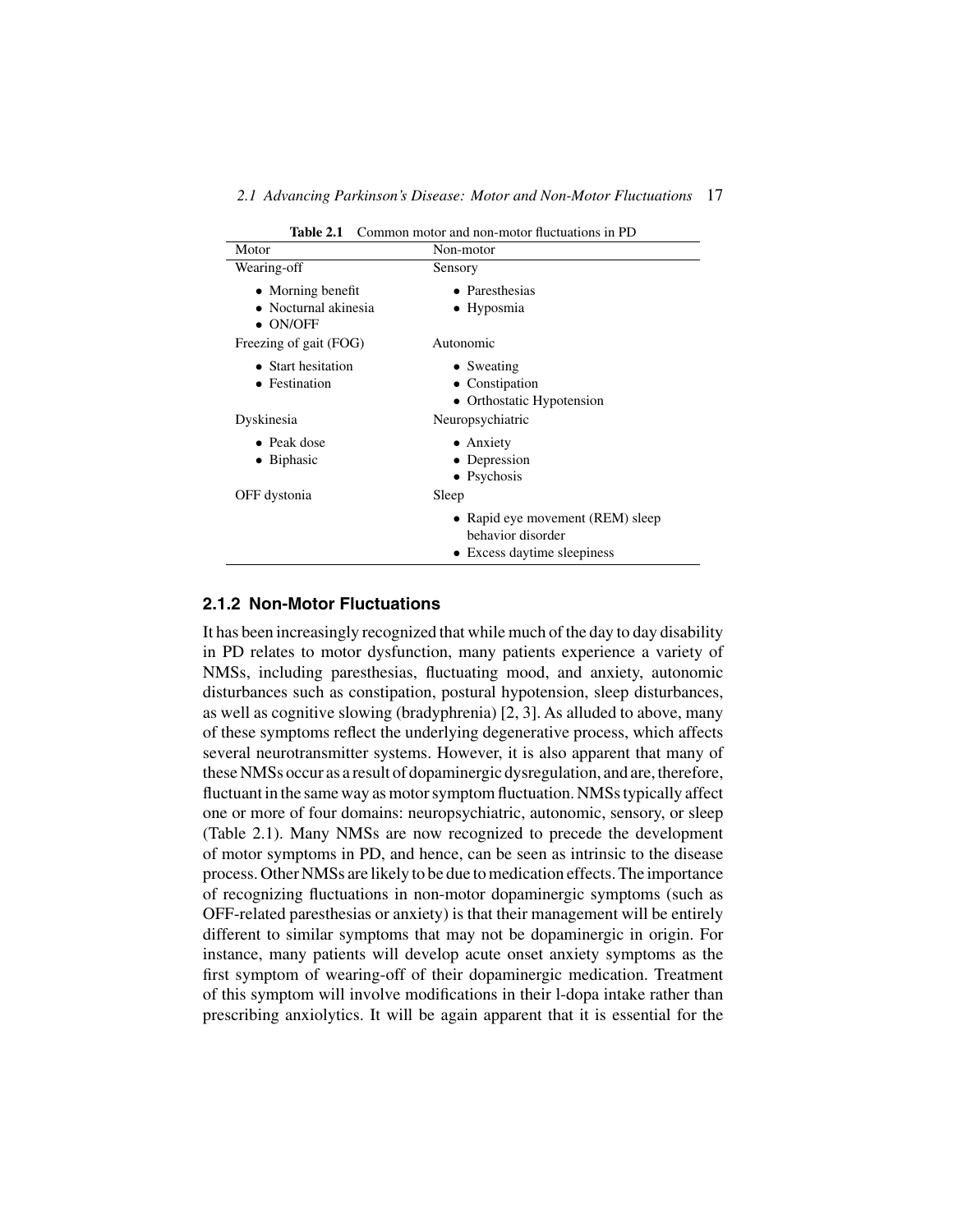clinician to accurately document these symptoms so as make appropriate alterations in therapy may be made. Teasing out non-motor symptomatology can be challenging even for the experienced clinician.Adding to the complexity of this assessment is the fact that cognitive dysfunction develops in the majority of PD patients over time, so that after 15 years, 80% of patients experience significant cognitive impairment [4]. Moreover, chronic sleep disturbances due to nocturnal akinesia, rapid eye movement (REM) sleep behavior disorder and psychosis frequently result in excessive daytime somnolence. Each of these factors contributes to the difficulty that many patients have in recognizing fluctuations in MS and NMS.

## **2.2 Challenges in Documenting "Real-World" Fluctuating PD Symptoms**

The complexity of evolving motor and non-motor fluctuations in PD poses a significant challenge to the treating clinician. It will be apparent from the previous discussion that accurate identification of true dopaminergic motor and non-motor fluctuations is paramount to the future management strategy for each patient. In the context of a busy hospital or clinic-based environment with its restrictions on the face-to-face patient time, as well as patient anxiety and fatigue, all contribute to the problem of accurate documentation of a patient's clinical status. The clinician has a number of well-worn skills at their disposal so as to become informed of how a patient is coping. The traditional history taking and detailed examination techniques provide invaluable information not only about the patient's motor function, but importantly about the patient's understanding of the different motor states. The latter is a critical aspect of the clinical encounter. Is the patient able to distinguish tremor (a manifestation of the OFF state) from dyskinesia (an ON phenomenon)? What is the patient's understanding of the terms OFF and ON? While the clinician examination will usually help in determining the patient's motor status, it is only a snapshot of a patient's daily life, and even at that, often not a particularly reliable one, as a visit to the doctor's office is not representative of a patient's daily activity, and the added burden of long travel to the clinic, a degree of patient anxiety about the encounter, as well as forgotten tablets, may all contribute to a distorted account of a patient's "real-life" clinical status.

A number of additional tools are available to help the clinician acquire the necessary data to inform therapeutic decision-making. The availability of an informed family member provides a useful narrative regarding the patient's home life, although too often the patient may live alone or a spouse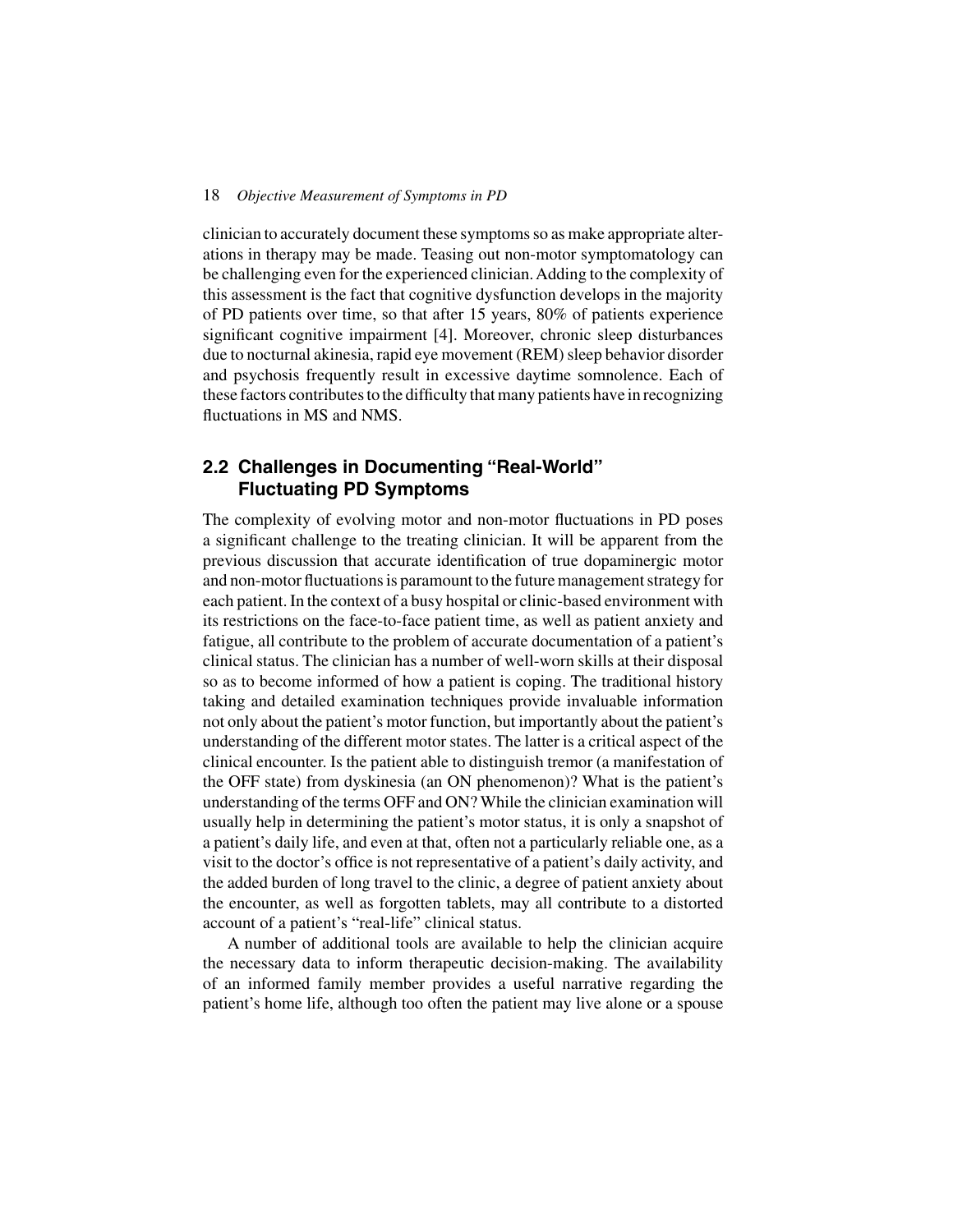is unavailable or unable to provide helpful information. A variety of clinical rating scales and questionnaires have been developed which provide a degree of objectivity to the patient's assessment, though all have their own limitations. Although the Unified Parkinson's Disease Rating Scale (UPDRS) remains the gold standard clinical rating scale especially in a research setting, it suffers from subjectivity and variable clinician competence in using it. For many years patient diaries have provided the backbone of "real-world" interrogation of patient motor states. Diaries allow for frequent recording of a patient's motor state (OFF, ON, ON with dyskinesia; and asleep) as determined by the patient or caregiver. However, patient reported diaries are known to lack consistency and can be associated with variable adherence. In addition, patients may have physical difficulty filling in the diary due to micrographia and severe akinesia. Similarly, many patients have difficulty distinguishing tremor from dyskinesia, or may erroneously record the state they are in at the moment of documentation, rather than their predominant motor state over the preceding hour or two. What is certainly clear in relation to the accurate assessment of motor fluctuations is that the patient's motor state as determined in the clinic is rarely representative of their quotidian state; indeed, it is not uncommon for the patient to cycle from extreme akinesia to severe dyskinesias during the course of the clinic encounter. The situation regarding accurate detection of non-motor fluctuations is even more difficult, and relies mostly on obtaining a careful history from the patient and their family regarding any possible periodicity of such symptoms (Table 2.1). The NMS questionnaire [5, 6] is a 30-questions assessment tool which can be useful in highlighting symptoms not previously recognized as potentially related to PD. Such questionnaires may lack the ability to identify non-motor fluctuations as part of a medication effect and are impractical for clinical routine use.

## **2.3 Emerging Technologies to Monitor Symptom Fluctuations**

In an attempt to improve the ability to detect and monitor the occurrence of motor fluctuations, a variety of new technologies have emerged which is beginning to transform the management of Parkinson's Disease. Two technologies have recently been combined which promise to radically change the daily management of PD: so-called "wearables" and machine-learning based techniques [7]. Suffice it to say here that these technologies can provide objective, high frequency, sensitive, and continuous data on motor and nonmotor phenomena in PD [7]. In particular, the development of wearable inertial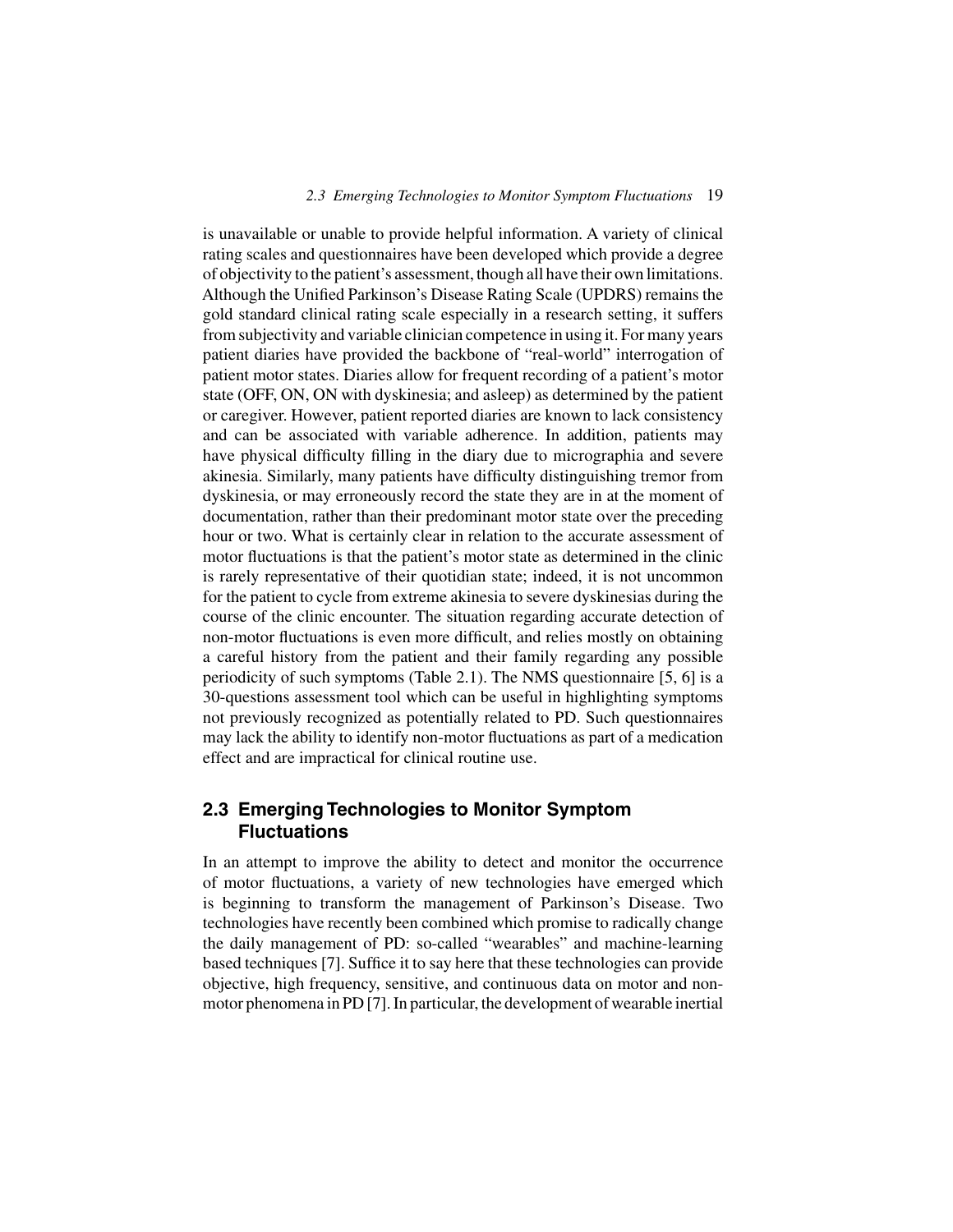sensors has introduced a level of objectivity in the recording of patients'motor function in daily life, so-called *free-living* monitoring [8]. The explosion of interest in the quantitative assessment and management of PD using technology-based tools has been usefully summarized in a series of reviews in the journal *Movement Disorders* [9]. Several large-scale studies on wearable technologies have reported preliminary results, along with over a dozen smaller series using a variety of machine learning algorithms for wearable sensor-based data acquisition in PD (summarized by Kubota et al. [7]). The obvious appeal of wearable technology (WT) is that it allows for communitybased data acquisition over a continuous time period. In addition, the collected data is free from observer bias and the so-called attentional compensation (Hawthorne effect). The newer devices are relatively low cost with userfriendly technology. Continuous monitoring allows for the accumulation of large amounts of data, which may be analyzed at both a macro- or micro-level [10]. At a micro-level, data is available on motor state, frequency and severity of motor fluctuations, gait as well as response to medications. In the case of patients with PD, data can be acquired on the number and intensity of multiple activities, including the frequency and amplitude of movements throughout the day and night, the frequency and duration of tremor, dyskinesia, as well as impairments of gait including FOG and balance impairment [11]. There is also the possibility that detailed interrogation of data obtained at regular intervals may disclose important subclinical physiological changes that might predict a subsequent clinical change in motor state, allowing potentially for preemptive therapeutic intervention. This appears to be especially relevant in the detection of FOG [12, 13]. A big challenge, however, for any emerging sensor technology aiming to supersede existing clinical motor assessments (such as the UPDRS) is the requirement for clinimetric algorithm validation. Testing of such objective algorithms must include a test/re-test protocol to ensure reliability.

At a macro-level, general levels of activity, inactivity or sleep are available. The information obtained from WT is available both to the clinician and the patient, and importantly it allows the patient to become actively involved in their condition and learn about their level of activity as well as therapeutic efficacy. An important aspect of a WT system is that it allows remote monitoring of symptoms with its obvious potential advantage for patients and health economics (REMPARK system, presented in this book, is an example).

It should be apparent that the ability to quantify clinical phenomena using WT is not simply because "*we can*", but that the ability to reliably capture such data is a major advance on the standard qualitative clinical examination. Espay et al. [11] point out that whatever is measured must be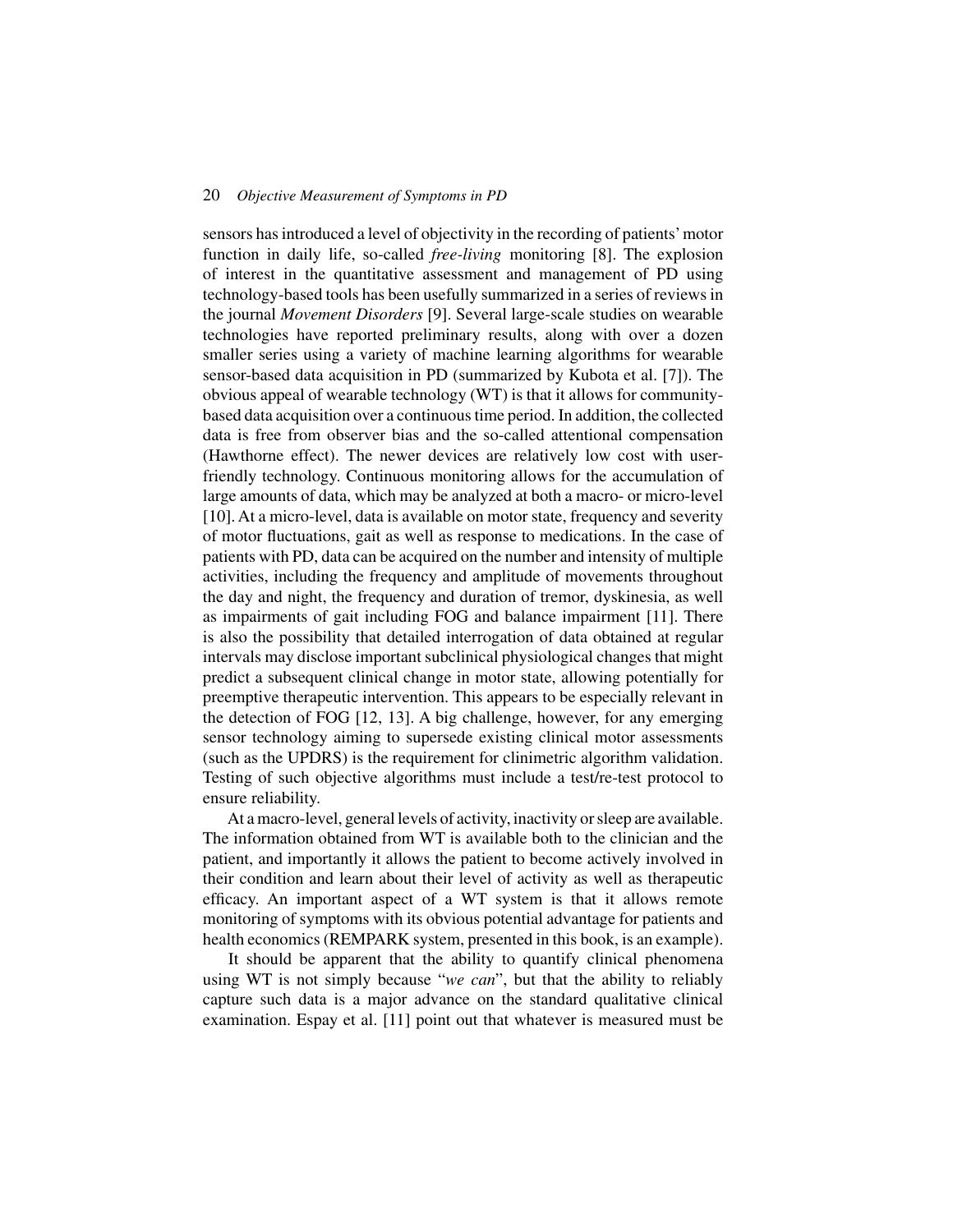directed toward a therapeutic target. Despite these technological advances, however, their application in a clinical setting has been slower to evolve. As Del Din et al. [10] pointed out, there remains no gold standard against which remote monitoring WT can be compared. Moreover, simply measuring a litany of motor and non-motor phenomena should not necessarily lead to reflexly acting on such data with therapeutic intervention. What matters for one patient may cause little functional impairment for another. For instance, a common experience for the clinician is to observe a patient with severe, ballistic dyskinesias, but for whom the involuntary movements are nondisabling [14]. This dichotomy becomes even starker when one attempts to take into account various non-motor measurements (such as hyperhidrosis or anxiety), which may cause substantial disability for the patient, but remain less overt than motor recordings. A number of attempts have been made to record non-motor symptomatology using sensor technology, chiefly relating to sleep-related symptoms [15]. These sensors can provide valuable real-world insight into a variety of nocturnal sleep difficulties including RBD (REM sleep behavior disorder), nocturnal akinesia, and restless legs syndrome. Moreover, information on excessive daytime somnolence is also recordable on inertial devices. In recognition of this, several commentators have called for a "multidomain" integrated technology as the template for individualized, personalized therapeutic approach to care [11]. The REMPARK system is an attempt to provide an integrated system of personalized management of PD.

## **2.4 Challenges in the Use of Inertial Sensor Technology in Monitoring PD Symptoms**

There exist some specific challenges in the use of technology for an objective monitoring of PD and the contribution to increase QoL of patients. A set of them are discussed below:

1. *Limitations of Motor Sensors*: Currently available commercial sensor technologies have been demonstrated to accurately measure a variety of motor symptoms in PD including tremor, bradykinesia, dyskinesia, and gait impairment [16]. However, much of the validation testing of such technology was derived from laboratory-based experimentation. Clinicians have raised a concern that this is not an accurate reflection of "real-world" situations. For example, sensor data fails to discriminate accurately whether bradykinesia is the result of fatigue, anxiety, or motor wearing-off [12]. Hence, the *context* in which sensor data is derived has a large influence on its interpretation. While the freedom to record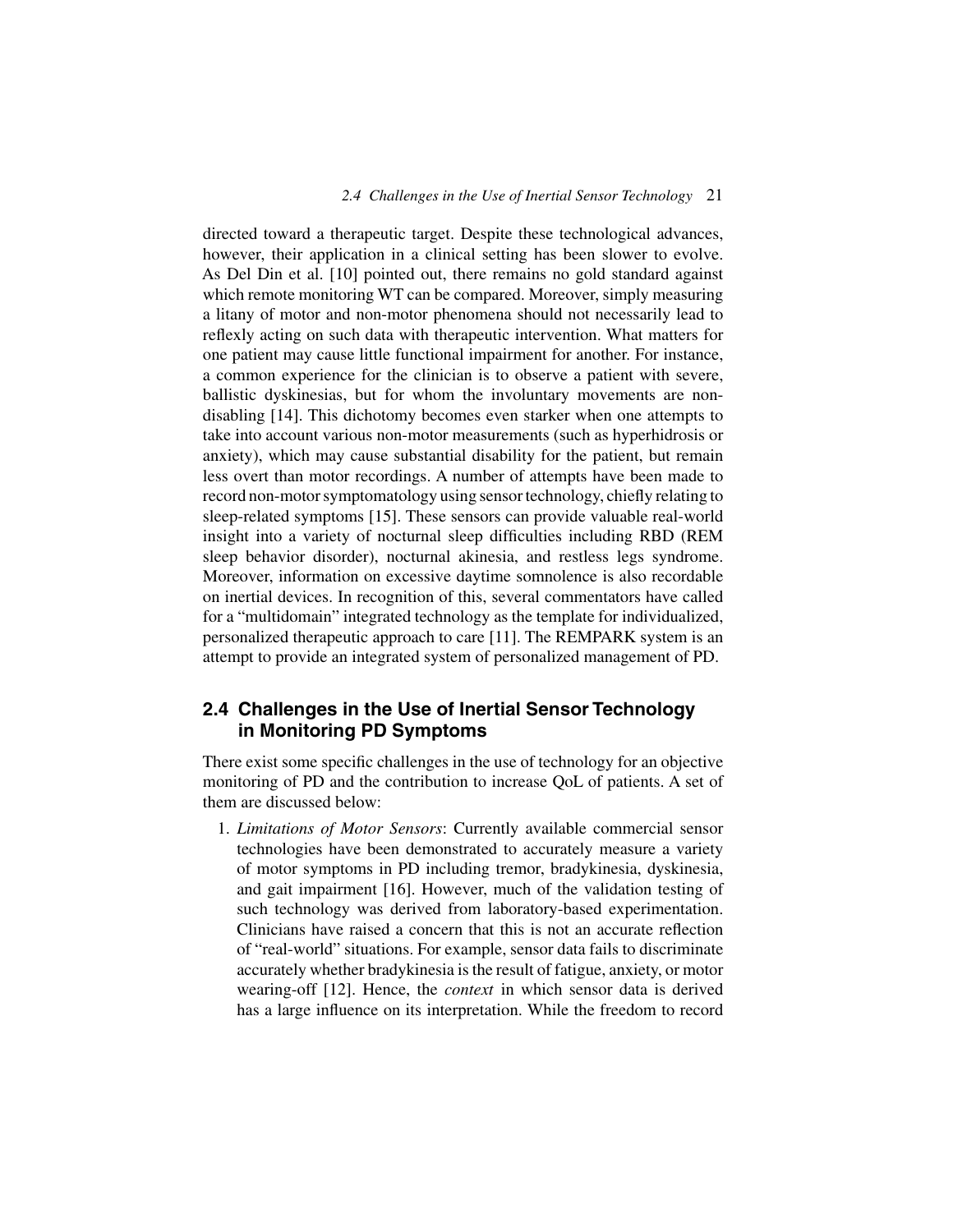continuous data in an ambulatory home setting has obvious advantages over the laboratory, the trade-off is a substantial loss of experimental control over the data collection [7]. The REMPARK system and others have attempted to provide a degree of context to the sensor data by the provision of smartphone technology, which allows the patient or carer to interact with a web-based application to input subjective data, such as a non-motor questionnaire [13]. Another potential limitation of inertial sensor measurements is that their resolution may be affected by their anatomical location, and that while this may be mitigated to some extent by the application of multiple sensors, this adds to the complexity of the algorithms to interpret the data, as well as adding more complexity and discomfort for the patient [17]. Currently, most available sensors rely on single sensors applied to the most affected side in patients.

- 2. *NMS Monitoring*: The development of WT to monitor PD symptoms has primarily focused on motor aspects of the disease [11]. However, it has been apparent even using older established clinical scales of motor disability (UPDRS) that there is at best only a modest correlation between the degree of motor impairment and QoL. There is an emerging recognition that a substantial daily burden for patients derives from non-motor symptomatology [5], including symptoms such as anxiety, sweating, fatigue, sleep disturbances, etc. While some technologies are available to address this, such as sweat sensors, blood pressure and heart rate monitors, as well as the application of inertial sensors to monitor for sleep disturbances, clearly further refinement of this technology is needed.
- 3. *Clinimetrics and data validation*: There is a natural tendency to consider the development of "objective" sensor technology as ultimately replacing previously validated subjective rating scales such as the UPDRS. However, Espay et al. [11] have pointed out that the clinician integrates many sources of "data" to reach a subjective score or opinion, and that technological sensor measurements should complement clinical measures rather than act as surrogate markers.
- 4. *Disease Progression*:The advent ofWThas opened the door to their use in clinical trials of emerging therapies as surrogate markers of efficacy. But investigators need to be cognizant that improved sensor "data" following institution of a therapy may not translate into improved QoL for patients. Moreover, use of WT longitudinally will need to take into account that PD is a progressive disease and that the parameters by which improvement must be measured will change over time. For instance, for many patients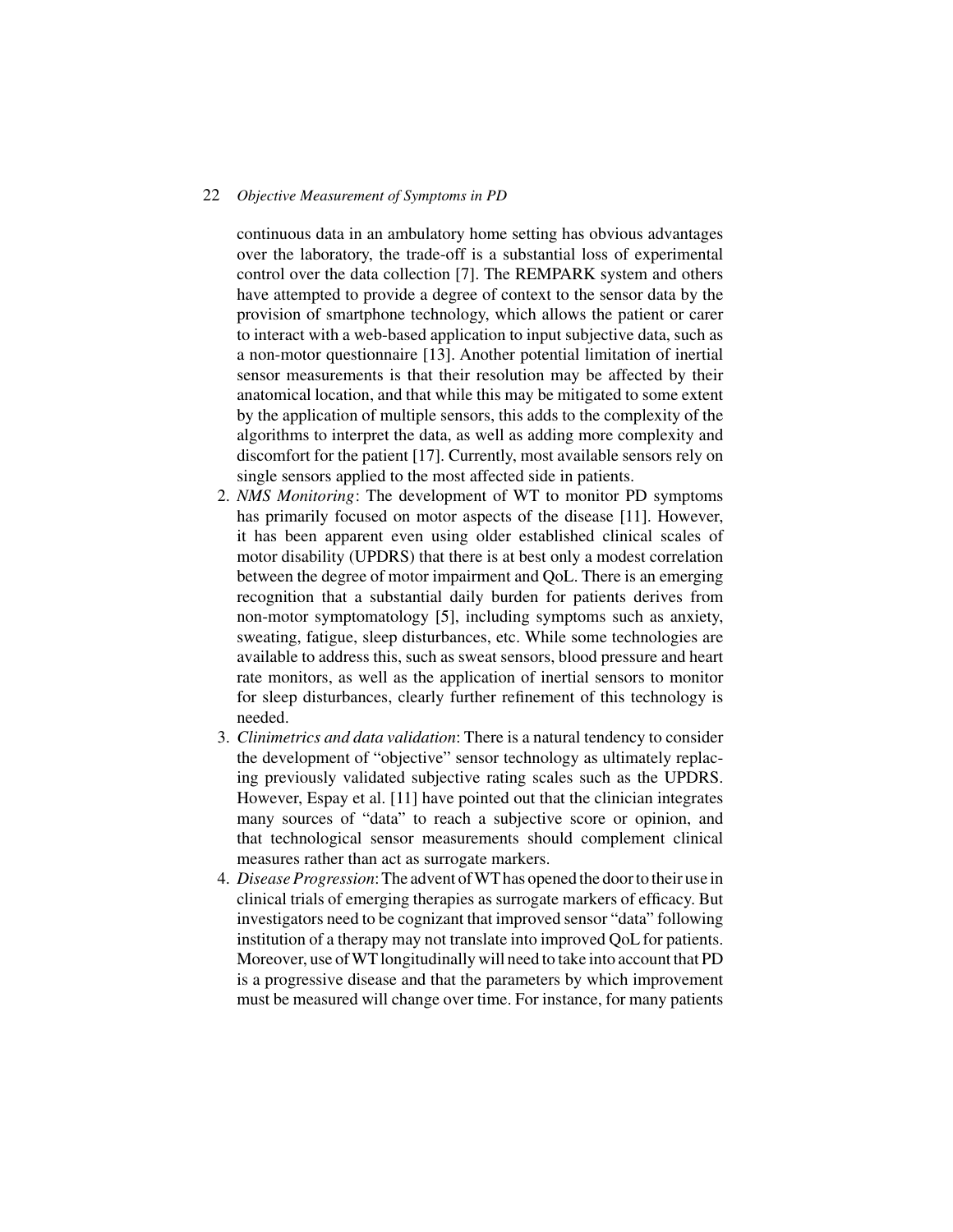with advanced disease, the priority of maintaining cognitive function may come at the expense of a desirable motor outcome, at which point motor sensor data becomes moot.

- 5. *Data Analysis*: Existing technology-based objective measures require a robust method of data analysis to ensure that the data collected is an accurate reflection of the clinical phenomena under scrutiny. The development of algorithms to appropriately interrogate the data requires close cooperation between clinicians and technical personnel. For instance, a sensor that detects "severe bradykinesia" at one measurement and "severe dyskinesia" at a second measurement within a twominuteepoch is likely to be spurious, unless data from other sources can be factored in. In this case, the data suggesting "severe bradykinesia" is likely to be strengthened in its validity if such data is accompanied by a contemporaneous finding of "severe tremor". Development of reliable algorithms to interpret data requires input from clinicians so that appropriate weighting can be given to such data.
- 6. *User Engagement*: Despite enthusiasm from technologists and clinicians for the incorporation of WT into practice, current research suggests only modest patient and carer engagement [18]. Giving feedback to patients on the relevance and importance of wearing sensors seems to influence adherence.

#### **2.5 Conclusion**

There is little doubt that the rapid development of continuous WT with the ability to generate objective measurements relating to the evolving clinical state of PD patients has provided a tremendous opportunity to improve patient care, as well as learn more about the disease as it affects patients in their own environment. In the long term, these technologies will have to be sufficiently reliable and robust to allow for the remote personalized management of PD, including treatment delivery.

### **References**

- [1] Aquino,C. C., and Fox, S. H. (2015). The clinical spectrum of levodopainduced complications. *Mov. Disord*. 30, 80–89.
- [2] Lim, S.-Y., and Lang, A. E. (2010). The non-motor symptoms of Parkinson's disease: an overview. *Mov. Disord*. 25, S123–S130.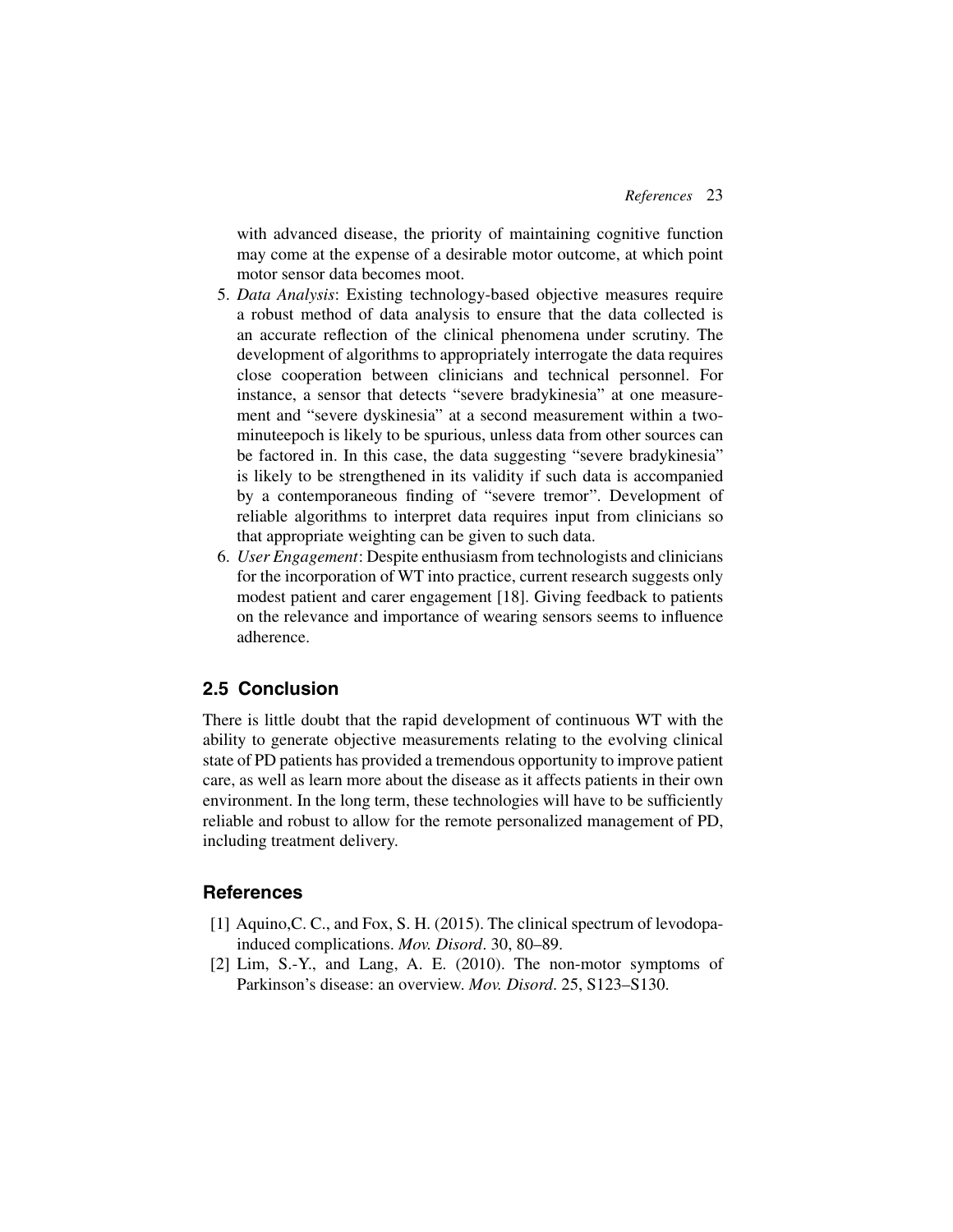- [3] Martinez-Fernandez, R., Schmitt, E., Martinez-Martin, P., and Krack P. (2016). The hidden sister of motor fluctuations in Parkinson's disease: a review on non-motor fluctuations. *Mov. Disord*. 31, 1080–1094.
- [4] Hely, M. A., Reid, W. G., Adena, M. A., Halliday, G. M., and Morris, J. G. (2008). The Sydney Multicenter Study of Parkinson disease: the inevitability of dementia at twenty years. *Mov. Disord*. 23, 837–844.
- [5] Chaudhuri, K. R., Martinez-Martin, P., Schapira, A. H. V., Stocchi, F., Sethi, K., and Odin, P. et al. (2006). An international multicentre pilot study of the first comprehensive self-completed non motor symptoms questionnaire for Parkinson's disease: The NMSQuest study. *Mov. Disord*. 21, 916–923.
- [6] Romenets, S. R.,Wolfson, C., Galatas, C., Pelletier, A., Altman, R., Wadup, L., Postuma, R. B., et al. (2012).Validation of the non-motor symptoms questionnaire (NMS-Quest). *Parkinsonism Relat. Disord.*18, 54–58.
- [7] Kubota, K. J., Chen, J. A., and Little, M. A. (2016). Machine learning for large scale wearable sensor data in Parkinsons disease; concepts, prospect's, pitfalls and futures. *Mov. Disord*. 31, 1314–1326.
- [8] Lowe, S. A., and O'Laighin, G. (2014). Monitoring human health behavior in one's living environment: a technological review. *Med. Eng. Phys*. 36, 147–168.
- [9] Sanchez-Ferro, A., and Maetzler, W. (2016). Advances in sensor and wearable technologies for Parkinson's disease. *Mov. Disord*. 31, 1257.
- [10] Del Din, S., Godfrey, A., Mazza, C., Lord, S., and Rochester, L. (2016). Free-living monitoring of Parkinson's disease: lessons from the field. *Mov. Disord*. 31, 1293–1313.
- [11] Espay, A. J., Bonato, P., Nahab, F. P., et al. (2016). Technology in Parkinson's disease: challenges and opportunities. *Mov. Disord*. 31, 1272–1282.
- [12] Maetzler, W., Klucken, J., and Horne, M. (2016). A clinical view on the development of technology-based tools in managing Parkinson's disease. *Mov. Disord*. 31, 1263–1271.
- [13] Ahlrichs C,Samà, A., Lawo, M., Cabestany, J., Rodríguez-Martín, D., Pérez-López, C. et al. (2016). Detecting freezing of gait with a tri-axial accelerometer in Parkinson's disease patients. *Med. Biol. Eng. Comput*. 54, 223–233.
- [14] Hung, S. W., Adeli, G. M., Arenovitch, T., Fox, S. H., and Lang, A. E. (2010). Patient perception of dyskinesia in Parkinson Disease. *J. Neurol. Neurosurg. Psychiatry* 81, 1112–1115.